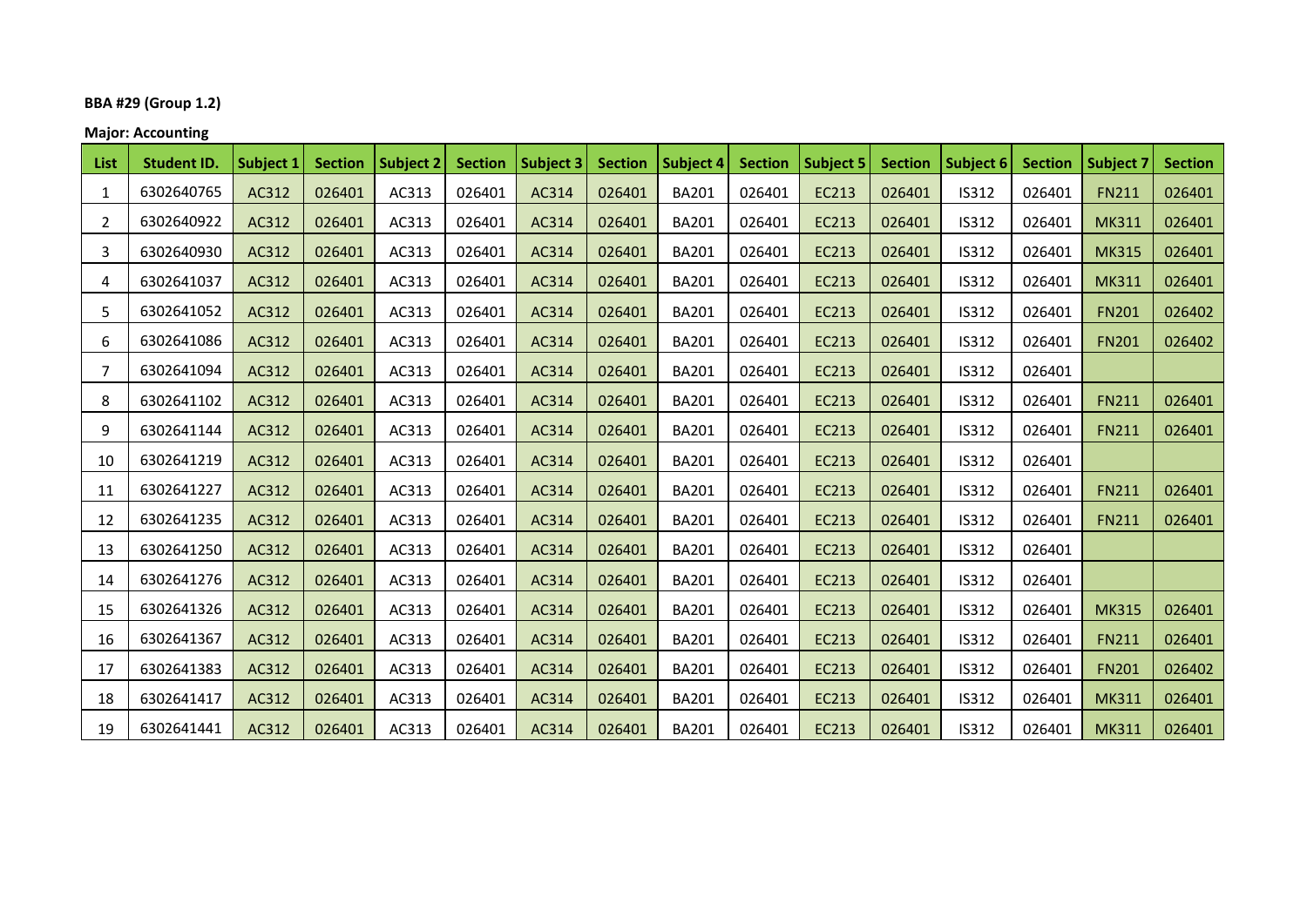# **BBA #29 (Group 1.2)**

**Major: Accounting**

| <b>List</b> | Student ID. Subject 1   Section   Subject 2   Section   Subject 3   Section   Subject 4   Section   Subject 5   Section   Subject 6   Section   Subject 7   Section   Subject 7   Section   Subject 7   Section   Subject 7 |       |        |       |        |       |        |              |        |       |        |              |        |              |        |
|-------------|-----------------------------------------------------------------------------------------------------------------------------------------------------------------------------------------------------------------------------|-------|--------|-------|--------|-------|--------|--------------|--------|-------|--------|--------------|--------|--------------|--------|
| 20          | 6302641458                                                                                                                                                                                                                  | AC312 | 026401 | AC313 | 026401 | AC314 | 026401 | BA201        | 026401 | EC213 | 026401 | <b>IS312</b> | 026401 | <b>FN201</b> | 026402 |
| 21          | 6302641516                                                                                                                                                                                                                  | AC312 | 026401 | AC313 | 026401 | AC314 | 026401 | <b>BA201</b> | 026401 | EC213 | 026401 | <b>IS312</b> | 026401 | <b>FN211</b> | 026401 |

## **Major: Accounting+Finance**

| <b>List</b> | <b>Student ID.</b> |       |        |       |        | Subject 1   Section   Subject 2   Section   Subject 3   Section   Subject 4   Section   Subject 5   Section   Subject 6   Section   Subject 7   Section |        |              |        |       |        |              |        |              |        |
|-------------|--------------------|-------|--------|-------|--------|---------------------------------------------------------------------------------------------------------------------------------------------------------|--------|--------------|--------|-------|--------|--------------|--------|--------------|--------|
|             | 6302640989         | AC312 | 026401 | AC313 | 026401 | AC314                                                                                                                                                   | 026401 | <b>BA201</b> | 026401 | EC213 | 026401 | IS312        | 026401 | <b>FN211</b> | 026401 |
|             | 6302641359         | AC312 | 026401 | AC313 | 026401 | AC314                                                                                                                                                   | 026401 | <b>BA201</b> | 026401 | EC213 | 026401 | IS312        | 026401 | <b>FN211</b> | 026401 |
|             | 6302641482         | AC312 | 026401 | AC313 | 026401 | AC314                                                                                                                                                   | 026401 | <b>BA201</b> | 026401 | EC213 | 026401 | <b>IS312</b> | 026401 | <b>FN211</b> | 026401 |

# **Major: Finance**

| List | Student ID.  Subject 1  Section  Subject 2  Section  Subject 3  Section  Subject 4  Section  Subject 5  Section  Subject 6  Section  Subject 7  Section |              |        |                |              |        |       |        |       |        |       |        |  |
|------|---------------------------------------------------------------------------------------------------------------------------------------------------------|--------------|--------|----------------|--------------|--------|-------|--------|-------|--------|-------|--------|--|
|      | 6302641045                                                                                                                                              | <b>FN311</b> | 026401 | FN312   026401 | <b>IB311</b> | 026401 | BA201 | 026401 | EC213 | 026401 | AC202 | 026401 |  |

# **Major: Marketing**

| <b>List</b> | <b>Student ID.</b> | <b>Subject 1</b> | <b>Section</b> | Subject 2 | <b>Section</b> | Subject 3    | <b>Section</b> | <b>Subject 4</b> | <b>Section</b> | Subject 5 | <b>Section</b> | Subject 6 | <b>Section</b> | <b>Subject 7</b> | <b>Section</b> |
|-------------|--------------------|------------------|----------------|-----------|----------------|--------------|----------------|------------------|----------------|-----------|----------------|-----------|----------------|------------------|----------------|
|             | 6302640757         | <b>MK312</b>     | 026401         | MK314     | 026401         | <b>MK326</b> | 026401         | <b>BA201</b>     | 026401         | EC213     | 026402         | AC202     | 026401         | <b>FN201</b>     | 026401         |
|             | 6302640799         | <b>MK312</b>     | 026401         | MK314     | 026401         | <b>MK326</b> | 026401         | <b>BA201</b>     | 026401         | EC213     | 026402         | AC202     | 026401         | <b>FN211</b>     | 026401         |
|             | 6302640872         | <b>MK312</b>     | 026401         | MK314     | 026401         | <b>MK326</b> | 026401         | <b>BA201</b>     | 026401         | EC213     | 026402         | AC202     | 026401         |                  |                |
|             | 6302640914         | <b>MK312</b>     | 026401         | MK314     | 026401         | <b>MK326</b> | 026401         | <b>BA201</b>     | 026401         | EC213     | 026402         | AC202     | 026401         | <b>FN201</b>     | 026402         |
|             | 6302640971         | <b>MK312</b>     | 026401         | MK314     | 026401         | <b>MK326</b> | 026401         | <b>BA201</b>     | 026401         | EC213     | 026402         | AC202     | 026401         |                  |                |
| 6           | 6302641029         | <b>MK312</b>     | 026401         | MK314     | 026401         | <b>MK326</b> | 026401         | <b>BA201</b>     | 026401         | EC213     | 026402         | AC202     | 026401         | <b>FN211</b>     | 026401         |
|             | 6302641078         | <b>MK312</b>     | 026401         | MK314     | 026401         | <b>MK326</b> | 026401         | <b>BA201</b>     | 026401         | EC213     | 026402         | AC202     | 026401         |                  |                |
| 8           | 6302641292         | <b>MK312</b>     | 026401         | MK314     | 026401         | <b>MK326</b> | 026401         | <b>BA201</b>     | 026401         | EC213     | 026402         | AC202     | 026401         | <b>FN211</b>     | 026401         |
| 9           | 6302641342         | <b>MK312</b>     | 026401         | MK314     | 026401         | <b>MK326</b> | 026401         | <b>BA201</b>     | 026401         | EC213     | 026402         | AC202     | 026401         |                  |                |